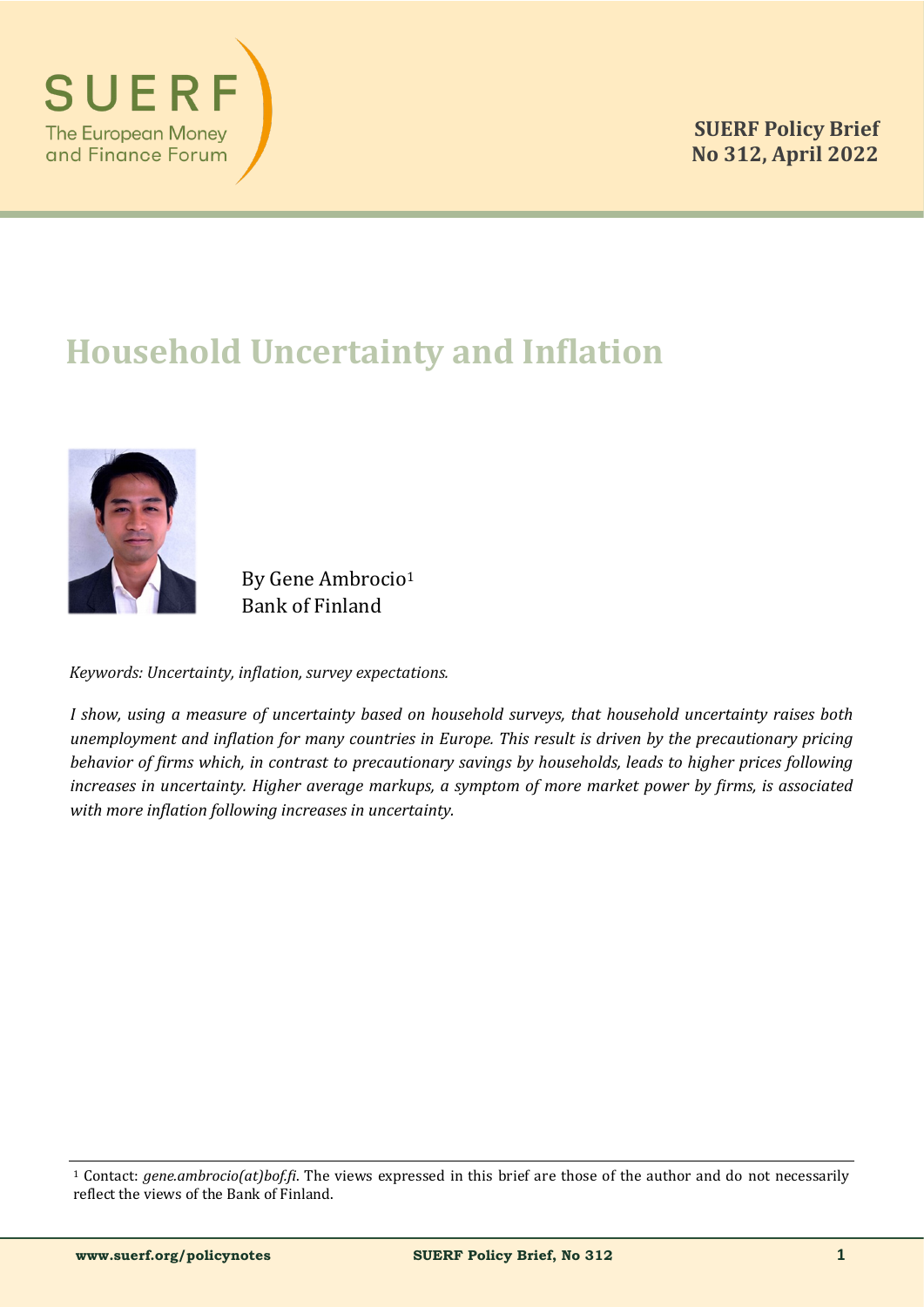**The typical mechanism through which an increase in uncertainty affects the economy is the precautionary savings behavior of households.**

Macroeconomic uncertainty tends to rise during crises and is widely thought to also exacerbate the downturn that typically follows. Numerous studies have empirically shown that increases in macroeconomic uncertainty, measured in various ways, tend to lower output, investment, and employment. A key theoretical mechanism behind this finding is the precautionary savings behavior by households – the desire to postpone current consumption in order to save more for the future. Hence, increases in uncertainty are usually treated as something akin to a fall in aggregate demand which results in lower output and prices. However, most measures of macro uncertainty currently in use – typically derived from financial markets data, surveys of professional forecasters, or even econometrically – are not directly indicative of what households are actually thinking. In order to capture precautionary savings behavior well, one would want to measure household uncertainty as directly as possible. In a recent paper (Ambrocio, 2022), I propose such a measure for European countries.

#### **To capture precautionary savings well, measure household uncertainty as directly as possible.**

The measure for household uncertainty is based on the fraction of households who say they *"Don't know"* when asked about what they expect general economic conditions, unemployment, and their own financial situation to be over the coming year. Figure 1 plots how the household uncertainty measure for the Euro area as a whole has evolved over the last two decades. The measure is elevated precisely at the points in time where one would think that European households would be most uncertain about the future such as during the Global Financial Crisis, the European Sovereign Debt Crisis, and key events related to Brexit.



#### **Figure 1. Household uncertainty in the Euro area**2

<sup>2</sup> The index has been standardized such that 100 is the historical mean and 10 points represents one standard deviation.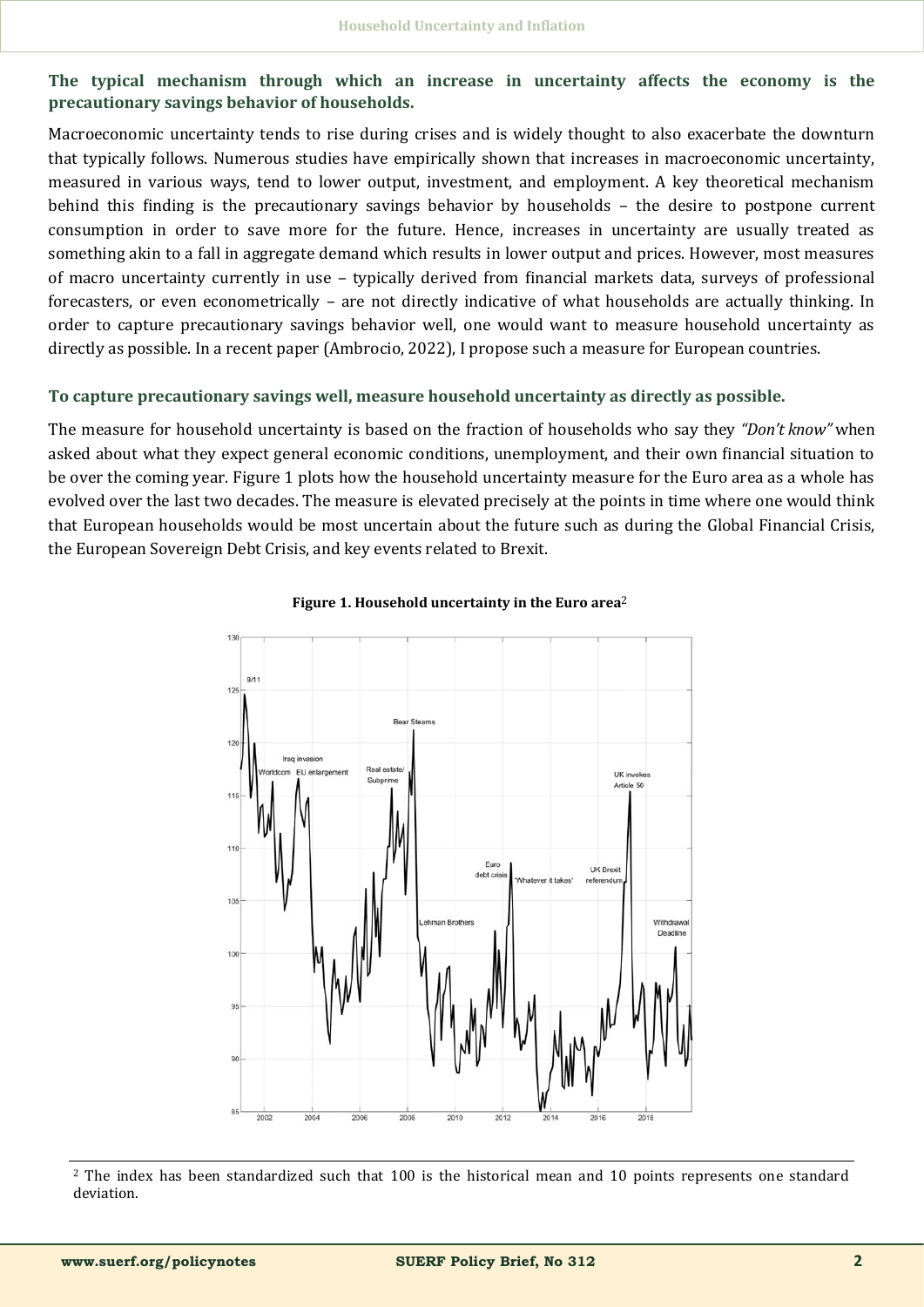## **Household uncertainty raises both unemployment and inflation for most of Europe.**

However, unlike what one would expect with a fall in aggregate demand, I find that increases in household uncertainty tends to raise both unemployment and inflation for many European countries and for the Euro area as a whole.<sup>3</sup> This is in contrast to the estimated effects of financial uncertainty for which I find an increase in unemployment but a decrease in inflation. Further, additional analysis reveals that part of the reason why inflation falls following an increase in financial uncertainty may be because of a monetary policy response – a response not detected when it comes to increases in household uncertainty. More importantly, the finding that household uncertainty is inflationary indicates that other mechanisms aside from deflationary household precautionary savings behavior play a material role in the transmission of household uncertainty to prices.

#### **Precautionary price increases by firms during periods of high uncertainty may be the explanation.**

One such mechanism is the precautionary pricing behavior of firms which arise in monopolistic-competitive settings such as those assumed in New Keynesian models.<sup>4</sup> As described in earlier work by Born and Pfeifer (2014) and Fernandez-Villaverde et al. (2015), firms find it optimal to raise prices when faced with higher uncertainty – a precautionary increase in prices. Through this precautionary pricing behavior by firms, higher uncertainty can lead to more inflation. This mechanism also tends to be stronger when firms have more market power. Consistent with this prediction, I find that increases in household uncertainty results in more inflation for countries where average markups – indicating more market power by firms – are also higher. Figure 2 illustrates these results. Both in a prototypical New Keynesian model (solid line) and the data (dots with country code labels), I find that higher average markups are associated with more inflation following an increase in uncertainty.



#### **Figure 2. Average markups and inflationary uncertainty**5

<sup>3</sup> These findings are based on impulse responses from recursively identified vector-autoregressions. In Ambrocio (2022), I show that these findings are robust to numerous concerns including those regarding shock identification.

<sup>4</sup> Nominal rigidities, the hallmark of the New Keynesian framework, has been highlighted as a key ingredient to the dampening effects of uncertainty as demonstrated in e.g., Basu and Bundick (2017).

<sup>5</sup> The diamonds connected with a solid black line represent the cumulated model-implied responses of inflation to an uncertainty shock over a four-year period on the vertical axis and across different calibrations of average firm markups on the horizontal axis. The dots labeled with country codes report the responses to increases in household uncertainty (HUN) estimated from the data using vector auto-regressions. Average markups are obtained from De Loecker and Eeckhout (2020). Country codes are official European Union two letter designations.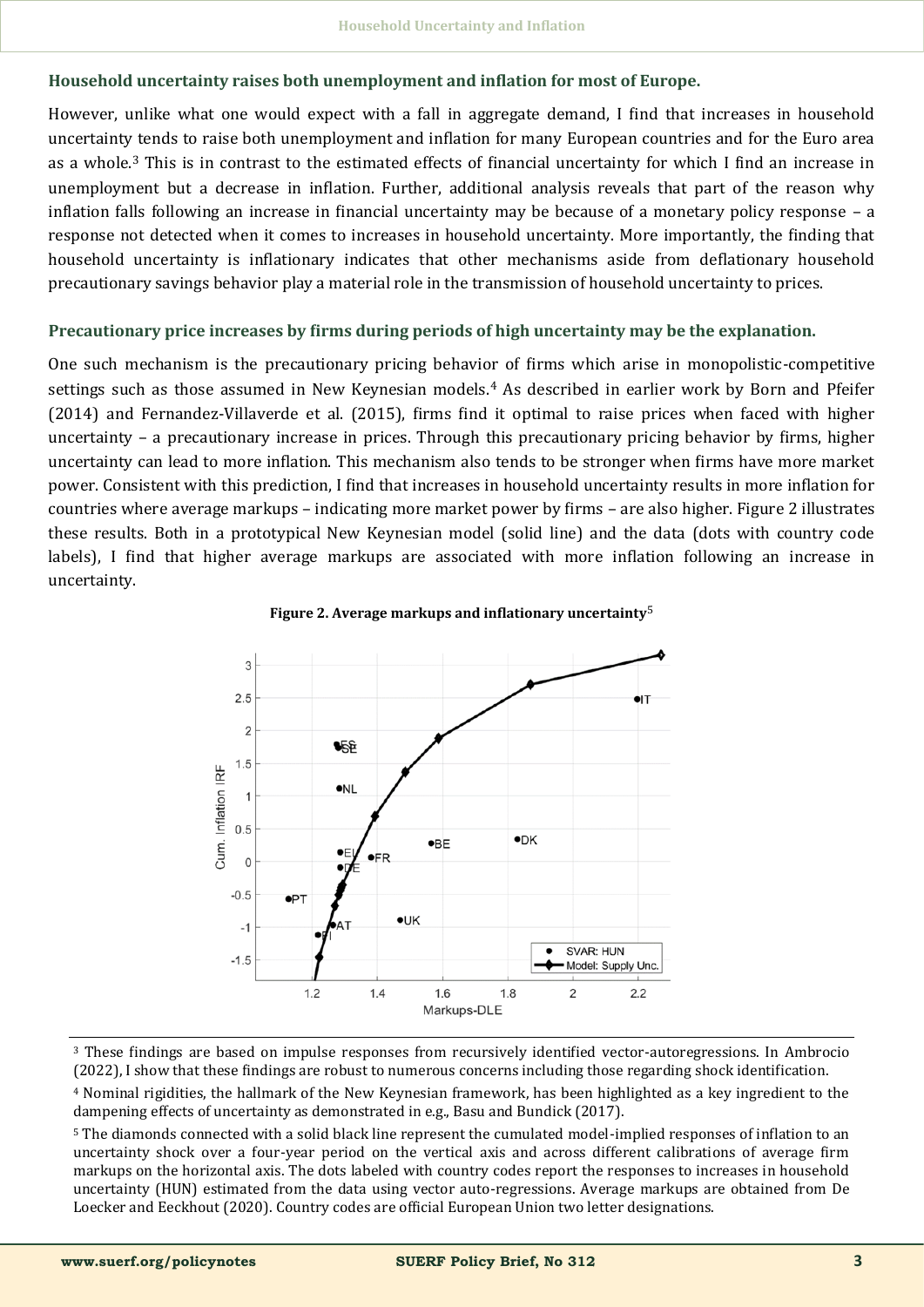**The effects of household uncertainty on inflation can significantly differ across countries with different underlying economic structures.**

These results indicate that the macroeconomic effects of increases in uncertainty operate through multiple channels which can have opposing effects on inflation. In turn, this implies that differences in economic structures which determine the relative strengths of the various mechanisms can lead to significantly differing effects of uncertainty on inflation. For instance, as indicated in Figure 2, countries where firms have low market power such as Austria and Finland have deflationary household uncertainty shocks while countries where firms have high market power such as Italy have inflationary household uncertainty shocks.

Finally, the finding that the precautionary pricing behavior by firms is an important mechanism for the transmission of household uncertainty to prices raises several questions. Looking deeper into the interaction between how firms and households perceive uncertainty and also how they react to it is a key area for future research. It is hoped that the introduction of a new measure for household uncertainty available for multiple countries and over several decades would help facilitate progress on this front.<sup>6</sup> ∎

#### **References**

Ambrocio, G., 2022. [Inflationary household uncertainty shocks.](https://helda.helsinki.fi/bof/bitstream/handle/123456789/18298/BoF_DP_2205.pdf?sequence=1&isAllowed=y) *Bank of Finland Discussion Paper 5/2022*.

Basu, S., & Bundick, B., 2017. Uncertainty shocks in a model of effective demand. *Econometrica,* 85(3), 937-958.

Born, B. & Pfeifer, J., 2014. Policy risk and the business cycle. *Journal of Monetary Economics,* 68, 68-85.

De Loecker, J. & Eeckhout, J., 2020. Global market power. *Working Paper*.

Fernandez-Villaverde, J., Guerron-Quintana, P., Kuester, K., Rubio-Ramirez, J., 2015. Fiscal volatility shocks and economic activity. *American Economic Review,* 105(11), 3352-3384.

## **About the author**

*Gene Ambrocio is a research economist at the Bank of Finland's Monetary Policy and Research Department. His research interests broadly defined are in information and financial frictions in macroeconomics and finance. He obtained his Ph.D. in Economics from the Universitat Pompeu Fabra in 2015.*

<sup>6</sup> Recent changes to the harmonized European business and consumer surveys can provide new data that may also be helpful in pursuing this agenda. See Section 2 of the *European Commission's European Business Cycle Indicators* 3rd Quarter 2021 report available online at: [https://ec.europa.eu/info/publications/economic](https://ec.europa.eu/info/publications/economic-and-financial-affairs-publications_en)-and-financial-affairs[publications\\_en.](https://ec.europa.eu/info/publications/economic-and-financial-affairs-publications_en)